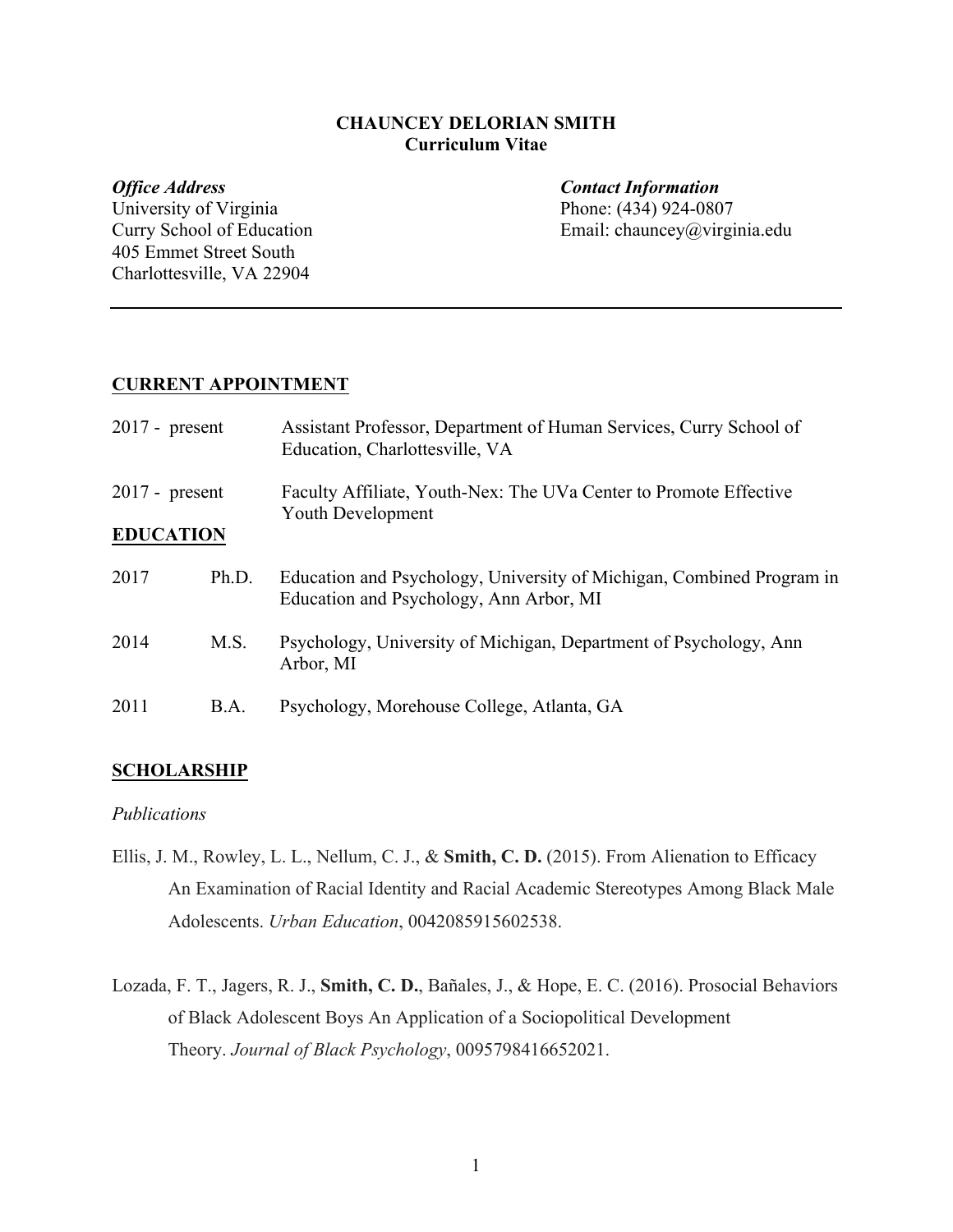- Marks, B.T., **Smith, C.,** Madison, J., & Junior, C. (2016). The psychology of Black males attending urban private colleges and universities. *Urban Education*, 10.1177/0042085915623348.
- Thomas, D.L., **Smith, C.D.,** Marks, B.T., & Crosby, B. (2012). Institutional identity and selfesteem among African American males in college. *Journal of African American Males in Education*, 3(1), 1-11.

*Manuscripts Under Review*

Mandara, J. & **Smith, C.D.** (*under review*). Pride over mistrust: Racial socialization and identity influence black adolescents' mental health. *Journal of Black Psychology*

*Manuscripts in Progress*

- **Smith, C.D.** (*in progress*). Black Boys' intrapersonal counternarratives around school achievement.
- **Smith, C.D.** (*in progress*). From a self-critique to a school critique: using photovoice to promote critical social analysis among middle class Black Boys.
- **Smith, C.D.** (*in progress*). Middle class Black Boys' racial discrimination experiences in high school.
- **Smith, C.D.** & Jagers, R.J. (*in progress*). Black boys' emotional engagement in a challenged school community.
- **Smith, C.D.**, Lozada, F.T., Gale, A., & Jagers, R. J. (*in progress*). Black boys' sociopolitical development in a post-Michael Brown America.
- **Smith, C.D.** & Ward, L.M. (*in progress*). Media use, body image concerns, gender ideologies, and racial identity in Black adolescents.

*Selected Refereed Conference Presentations*

- **Smith, C.D.**, Lozada, F.T., Gale, A., & Jagers, R. J. (2017) Black boys' critical social analysis in a post-Michael Brown America.. Paper presented at the 2017 Society for Community Research and Action Biennial Meeting in Ottawa, Ontario, Canada.
- **Smith, C.D.** & Jagers, R.J. (2016) Toward a Critical Social Analysis: Middle-Class Black Boys' Experiences of Racial Discrimination in School. Paper presented at the 2016 Society for Research on Adolescence Biennial Meeting in Baltimore, MD.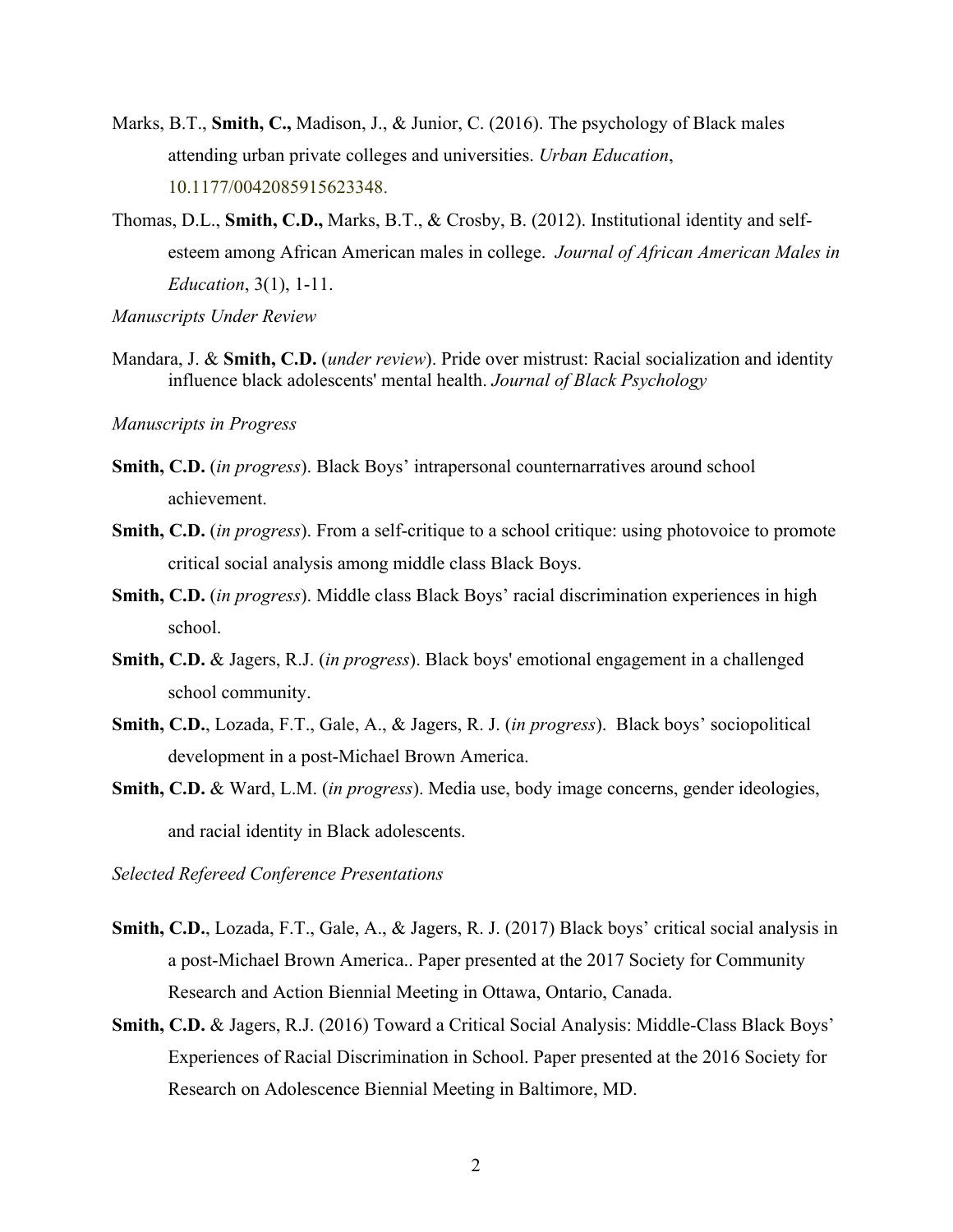- **Smith, C.D.,** Gale, A. & Jagers, R.J. (2015) The Voice Project: Exploring Middle-Class Black Boys' Experiences in School Using Photovoice. Paper presented at the 2015 Society for Research in Child Development Biennial Meeting in Philadelphia, PA.
- Gale, A., **Smith, C.D.**, & Jagers, R.J. (2015) In Their Own Words: Engaging Black Boys and Their Lived Experiences Around Schooling. Paper presented at the 2015 Society for Research in Child Development Biennial Meeting in Philadelphia, PA.
- Gale, A. & **Smith, C.D.** (2015) "I Just Don't Want to be Average": Young Black Men's Reflections on their Experiences in School. Poster presented at the 2015 American Men's Studies Association Conference in New York, NY.
- **Smith, C.D.** & Jagers, R.J. (2013) A Qualitative Study of Critically Conscious Young Black Male Leaders at Sycamore Walk. Poster presented at the 2013 Society for Community Research and Action Biennial Meeting in Miami, Florida.
- **Smith, C. D.** & Marks, B. T. (2012) African American Males and Institutional Culture: Examining the Morehouse Mystique. Poster presented at the Society for Research in Child Development Themed Meeting on Ethnic Minority Youth Development in Tampa, Florida.
- **Smith, C.D.** & Mandara, J. (2011) Pride over Paranoia: The Effect of Racial Socialization on Mental Health and Academic Outcomes in African American Adolescents. Poster presented at the Society for Research in Child Development Biennial Meeting in Montreal, Quebec, Canada.
- **Smith, C. D.** & Hagen, J.W. (2009) The Roles of Support, Commitment to Learning, and Parental Education in Academic Success. Poster presented at the 2009 Annual Biomedical Research Conference for Minority Students in Phoenix, Arizona.

*Invited Presentations*

**Smith, C.D.** (2014, November). Promoting Sociopolitical Development Through Youth Development Programming. Invited lecture at the School of Education, University of Michigan, Ann Arbor, MI.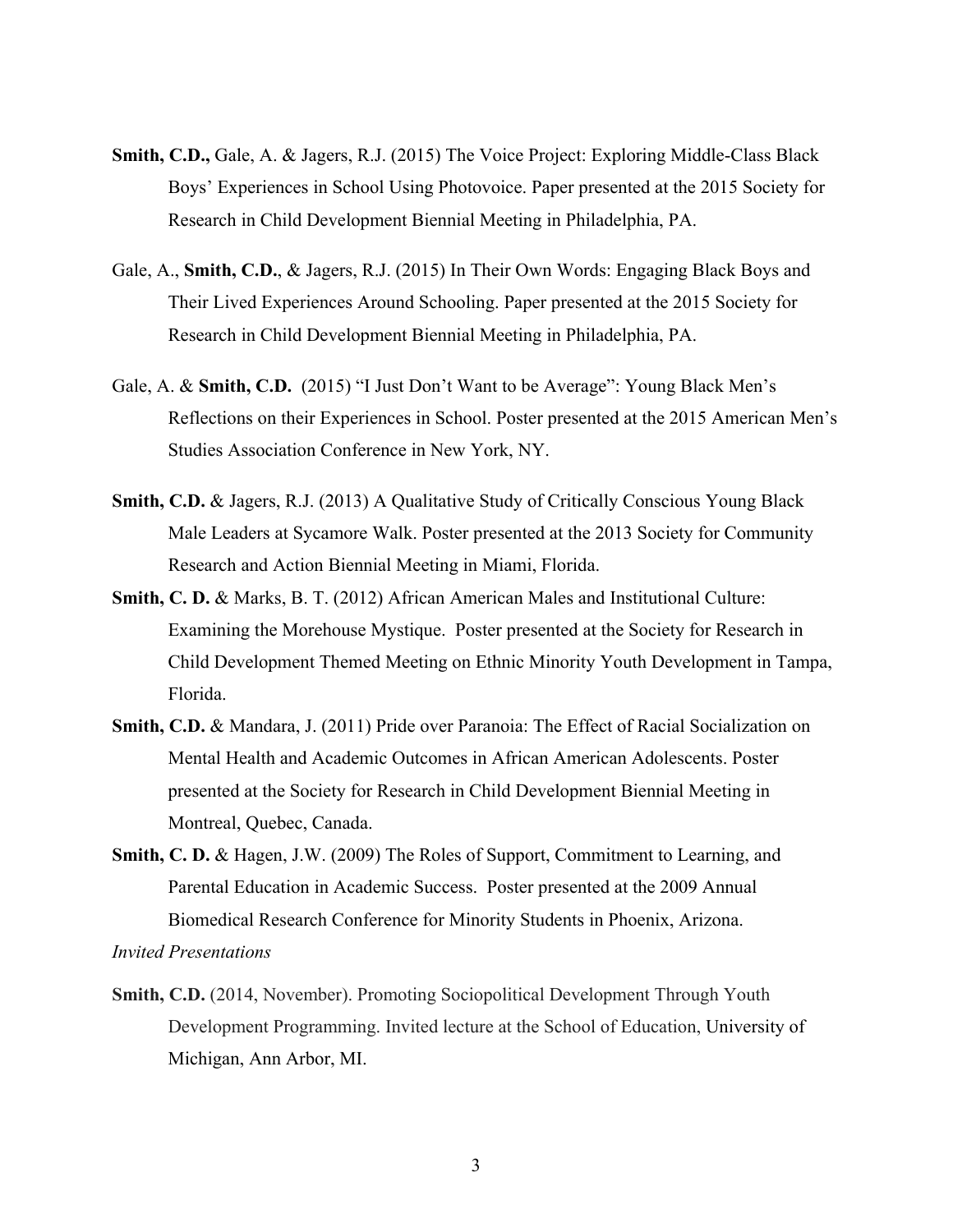- **Smith, C.D.** (2014, November). Toward a reUNDERSTANDING: Reorganizing Sociopolitical Development and Youth Participatory Action Research. Invited lecture in the Combined Program in Education and Psychology Colloquium Series, School of Education, University of Michigan, Ann Arbor, MI.
- **Smith, C.D.** (2014, September) Applying Sociopolitical Development in Youth Development Programming. Invited lecture at the School of Education, University of Michigan, Ann Arbor, MI
- **Smith, C.D.** (2014, February). The Voice Project: Promoting Sociopolitical Development through Youth Participatory Action Research in Young Black Men. Invited lecture in the Pat Gurin Lecture Series, Department of Psychology, University of Michigan, Ann Arbor, MI.
- **Smith, C.D.** (2012, November). Methodological considerations in youth development research. Invited lecture at the Department for African American Studies, University of Michigan, Ann Arbor, MI.

## **HONORS & AWARDS**

| 2016 | Dissertation Writing Institute Participant, Sweetland Center for Writing, University<br>of Michigan, Ann Arbor            |
|------|---------------------------------------------------------------------------------------------------------------------------|
| 2014 | Pat Gurin Lecture, Psychology Department, University of Michigan, Ann Arbor                                               |
| 2012 | Institute for Social Research (ISR) Summer Training Award, Sponsored by<br>University of Michigan Rackham Graduate School |
| 2012 | Honorable Mention, Ford Foundation Pre-doctoral Fellowship                                                                |
| 2011 | Inter-University Consortium for Political and Social Research (ICPSR) Summer<br><b>Statistical Training Fellowship</b>    |
| 2011 | Rackham Merit Fellowship, University of Michigan                                                                          |
| 2011 | Rodney Clark Research Award, Department of Psychology, Morehouse College                                                  |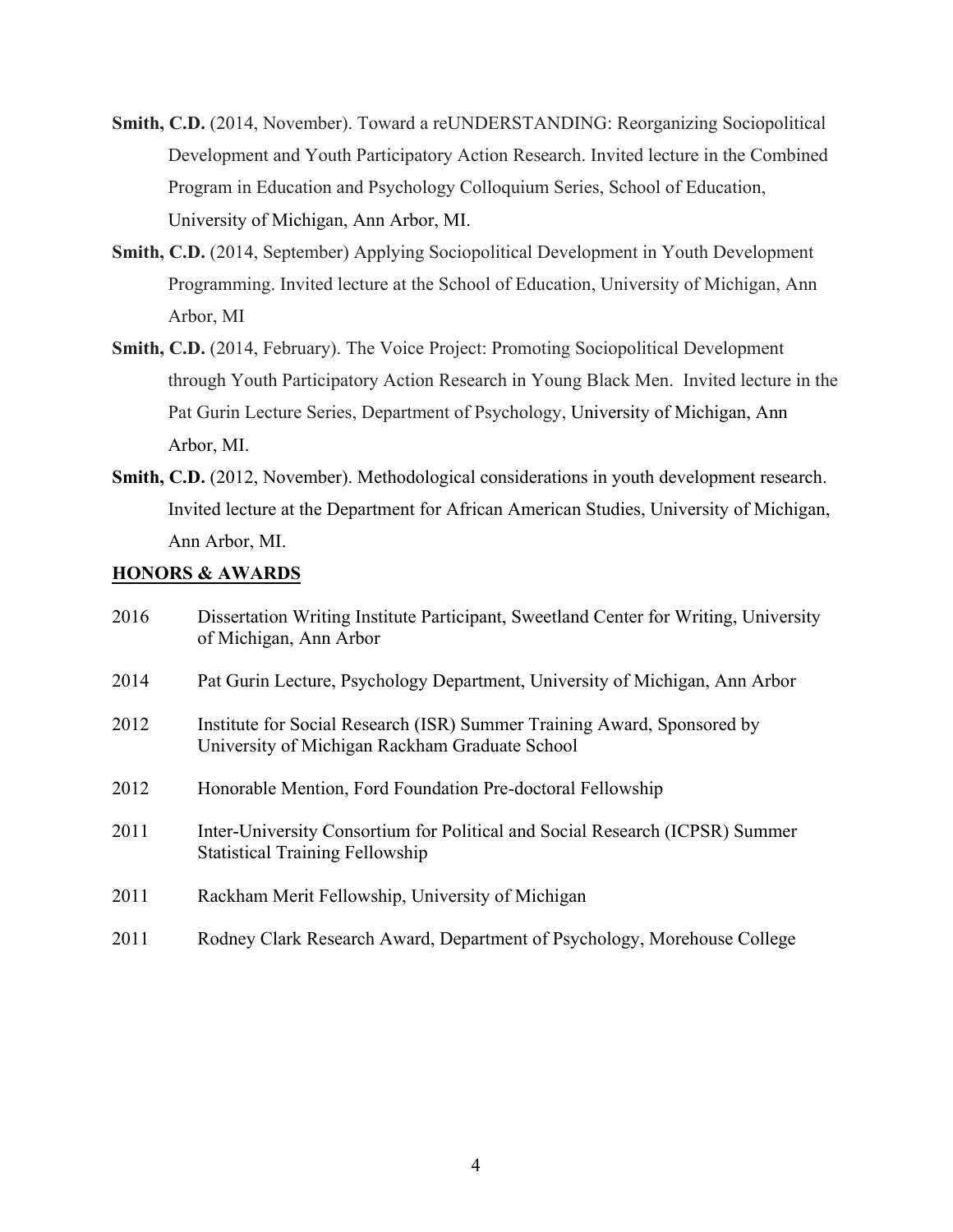# **TEACHING**

## **University of Virginia**, Charlottesville, VA (2017 – present)

Fall 2017 – present *Introduction to Adolescence* (EDLF 3170)

## **University of Michigan**, Ann Arbor, MI (Graduate Student Instructor)

Fall 2013 – Winter 2014 *Partners in Authentic Learning in Schools* (EDUC 360)

Fall 2014 *Educational Psychology & Human Development* (EDUC 391)

# **SERVICE**

# *Professional Affiliations*

Society for Community Research and Action

Society for Research on Child Development

# **RESEARCH & EVALUATION EXPERIENCE**

| $2015 -$ | Gibbs-Ellis Translational Research Fellow, Office of Academic Multicultural                     |  |  |  |
|----------|-------------------------------------------------------------------------------------------------|--|--|--|
| 2016     | Initiatives, University of Michigan                                                             |  |  |  |
|          | Principal Investigator: Lumas J. Helaire, Ph.D.                                                 |  |  |  |
|          | - Research: Mixed methods evaluation of GEAR-UP program at University of<br>Michigan            |  |  |  |
|          | Skills: Research consulting to program staff, SPSS proficiency<br>$\overline{\phantom{m}}$      |  |  |  |
| 2015     | Graduate Student Services Assistant, Rackham Graduate School, University of<br>Michigan         |  |  |  |
|          | Supervisor: Gisselle Velez-Ruiz, Ph.D.                                                          |  |  |  |
|          | - Research: Evaluation of University of Michigan Summer Research                                |  |  |  |
|          | <b>Opportunity Program</b>                                                                      |  |  |  |
|          | Skills: Use of mixed methods for program evaluation, Gained proficiency in<br>Qualtrics         |  |  |  |
|          |                                                                                                 |  |  |  |
| 2014     | Summer Pre-Doctoral Research Fellow, Policy Evaluation & Research Center,                       |  |  |  |
|          | <b>Educational Testing Service</b>                                                              |  |  |  |
|          | Principal Investigators: Catherine Millett & Stephanie Saunders                                 |  |  |  |
|          | - Research: Evaluation of the Gaining Options for College Collaborative (GO<br>College) program |  |  |  |
|          |                                                                                                 |  |  |  |
|          | Skills: Qualitative data analysis in NVivo, program evaluation reporting                        |  |  |  |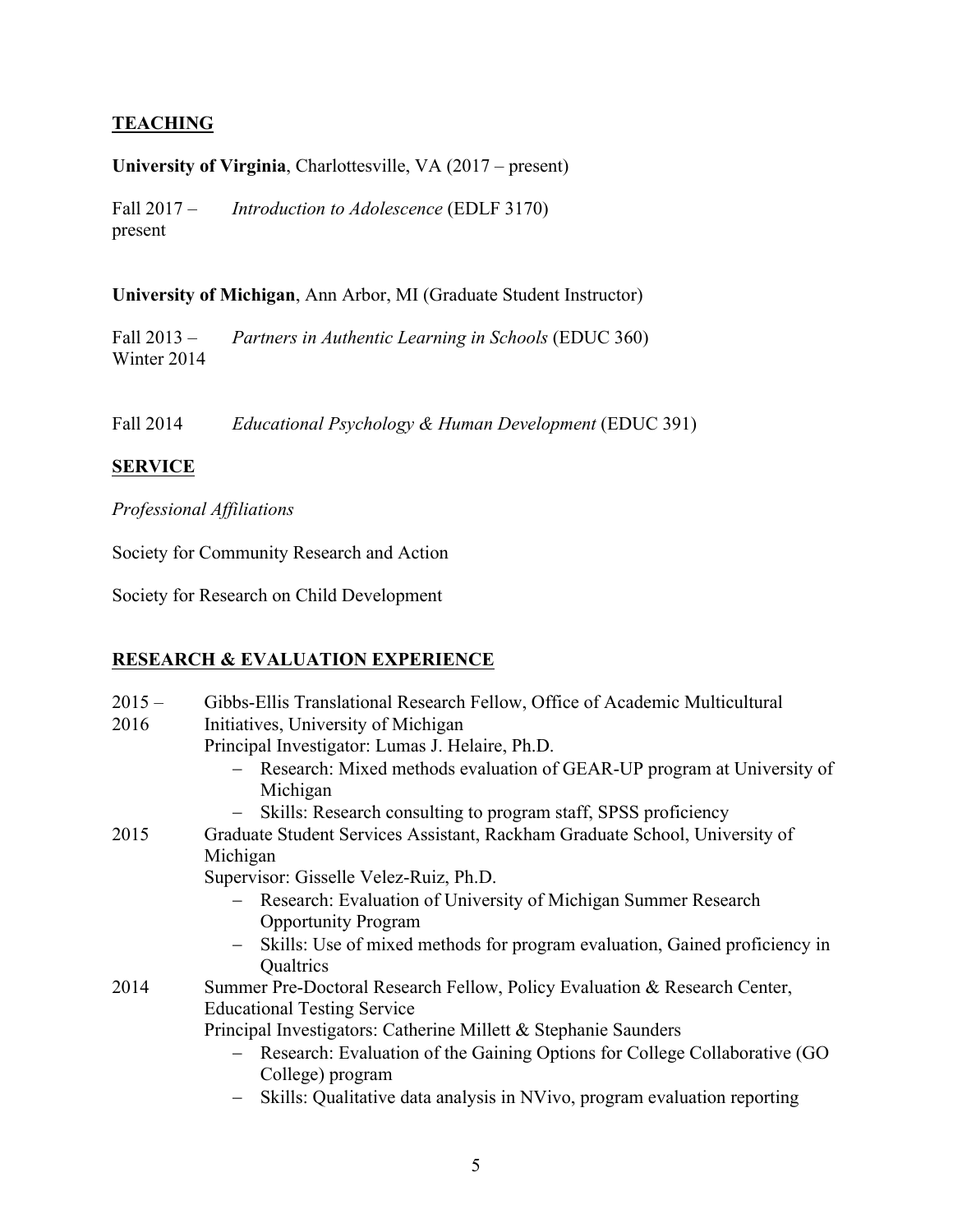| $2012 -$ | Research Fellow, Center for the Study of Black Youth in Context, University of |
|----------|--------------------------------------------------------------------------------|
| present  | Michigan                                                                       |

Principal Investigators: Tabbye M. Chavous, Ph.D.; Robert J. Jagers, Ph.D.; Carla O'Connor, Ph.D.; Stephanie J. Rowley, Ph.D.; Robert M. Sellers, Ph.D.

- Research: Examining school experiences, racial identity, racial identity, and other psychological outcomes in African American youth
- Skills: Qualitative semi-structured interviewing, qualitative data analysis, curriculum development, project management, negotiation of universityschool research partnerships
- Developed/executed a youth development program for high school young men and conducted/analyzed qualitative interviews with participants, their families, and school faculty
- $2011$ present Graduate Student Research Assistant, Jagers Research Laboratory, University of Michigan

Principal Investigator: Robert J. Jagers, Ph.D.

- Research: Leadership development programs as a setting for sociopolitical development in young African American men
- Skills: Qualitative semi-structured interviewing, qualitative data analysis, formative program evaluation, curriculum development, negotiation of university-school research partnerships
- Developed/executed a youth development program for high school young men and conducted/analyzed qualitative interviews with participants
- 2011 Research and Program Evaluation Assistant, Eval Global Solutions, LLC
- present Principal Investigator: Oseela N. Thomas, Ph.D.
	- Program Evaluation of  $21^{st}$  Century Community Learning Centers in the state of Mississippi
	- Program Evaluation of YMCA/YUSA Programs
	- Skills: Structured interviewing, survey data analysis in SPSS
- 2010 Summer Research Fellow, African American Child Development and Family Dynamics Laboratory, Northwestern University Principal Investigator: Jelani Mandara, Ph.D.
	- Research: Parental racial socialization, racial identity, and mental health in African American adolescents
	- Skills: Survey data analysis in SPSS and AMOS
	- Developed and completed an independent research study
- 2009 Summer Research Fellow, Hagen Positive Development Laboratory, University of Michigan

Principal Investigator: John W. Hagen, Ph.D.

- Research: Psychological adjustment among college athletes and emerging adults
- Skills: Survey data collection and analysis in SPSS